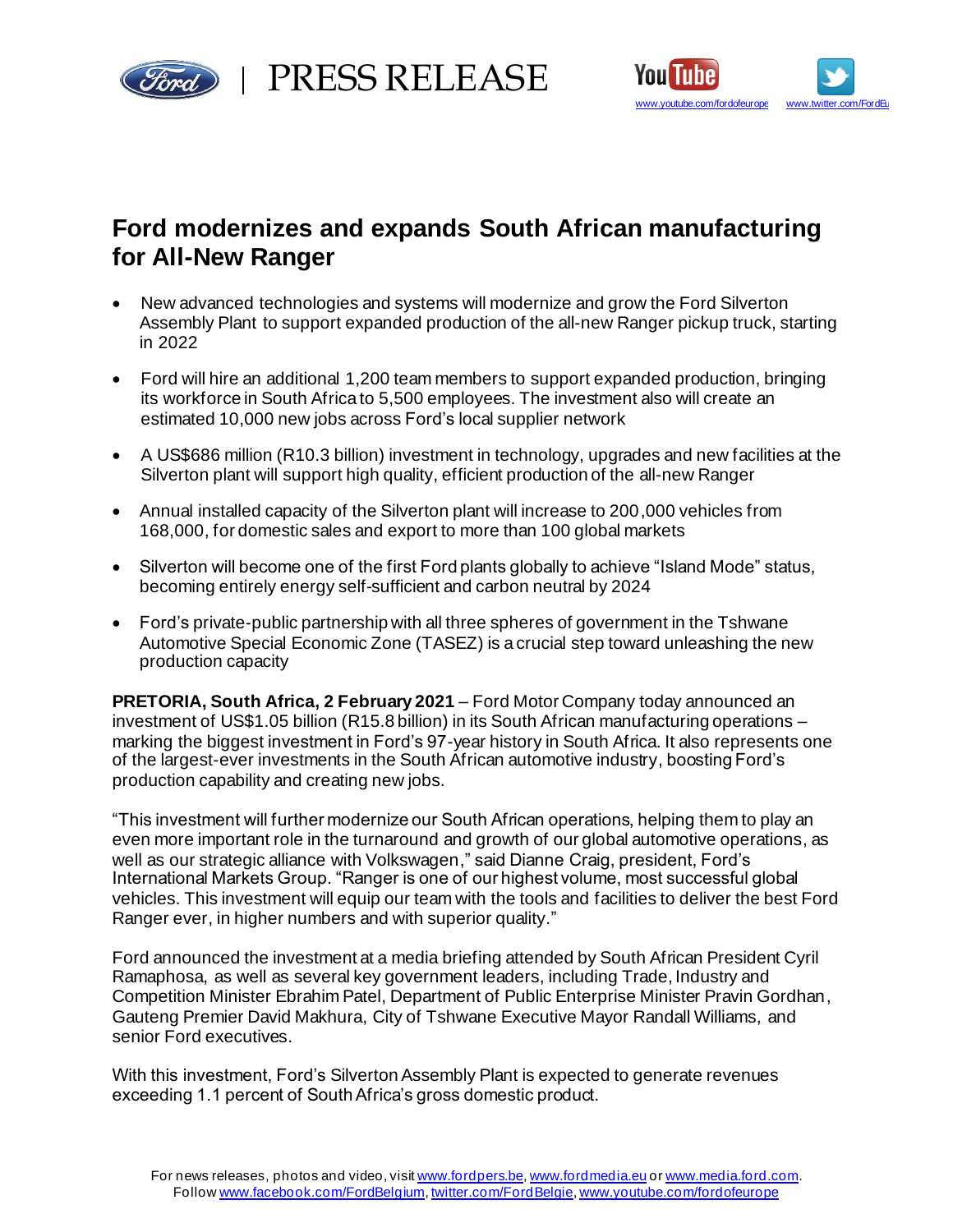The annual installed capacity at the Silverton plant will increase to 200,000 vehicles from 168,000, supporting production of the all-new Ford Ranger pickup truck for the domestic market and export to over 100 global markets. The plant also will manufacture Volkswagen pickups trucks as part of the Ford-VW strategic alliance.

The expanded production will help create 1,200 incremental Ford jobs in South Africa, increasing the local workforce to 5,500 employees, and adding an estimated 10,000 new jobs across Ford's local supplier network, bringing the total to 60,000.

The overall investment includes US\$686 million (R10.3 billion) for extensive upgrades to the Silverton Assembly Plant that will increase production volume and drive significant improvements in production efficiency and vehicle quality.

These include construction of a new body shop with the latest robotic technology and a new high-tech stamping plant, both of which will be located on-site for the first time. Both facilities will modernize and streamline the integrated manufacturing process at Silverton while contributing to higher quality and reducing overall cost and waste.

The new stamping plant will use a high-speed line to produce all the major sheet metal components for the new Ranger. It includes a fully automated storage and retrieval system for stamping dies, which will be housed innovatively in the roof of the facility, thus eliminating related labour-intensive processes. In addition, a modern blue-light scanner system that scans surfaces for imperfections will ensure the highest-quality final product leaves the stamping plant.

Extensive upgrades also will be made to the box line, paint shop and final assembly to improve vehicle flow within the plant, along with the expansion of the container and vehicle yards.

Ford also will build new vehicle modification and training centres – the latter developed to ensure all Ford employees are equipped with the knowledge and skills required to maximize the efficiencies of the enhanced Silverton facilities.

"The extensive upgrades and new state-of-the-art manufacturing technologies will drive efficiencies across our entire South Africa operation – from sequenced delivery of parts direct to the assembly line, to increased vehicle production line speeds and precision of assembly to ensure the world-class quality that our customers expect," said Andrea Cavallaro, director of Operations, Ford's International Markets Group.

## **Island mode**

The new investment program builds on the recently announced Project Blue Oval renewable energy project, which aligns with the company's global target of using 100-percent locally sourced renewable energy for all its manufacturing plants by 2035 and achieving carbon neutrality by 2050.

The first phase of Project Blue Oval already is underway with the construction of solar carports for 4,200 vehicles at the Silverton plant.

For news releases, photos and video, visi[t www.fordpers.be,](http://www.fordpers.be/) [www.fordmedia.eu](http://www.fordmedia.eu/) or [www.media.ford.com.](http://www.media.ford.com/) Follo[w www.facebook.com/fordofeurope](http://www.facebook.com/fordofeurope)[, www.twitter.com/FordEu](http://www.twitter.com/FordEu) o[r www.youtube.com/fordofeurope](http://www.youtube.com/fordofeurope)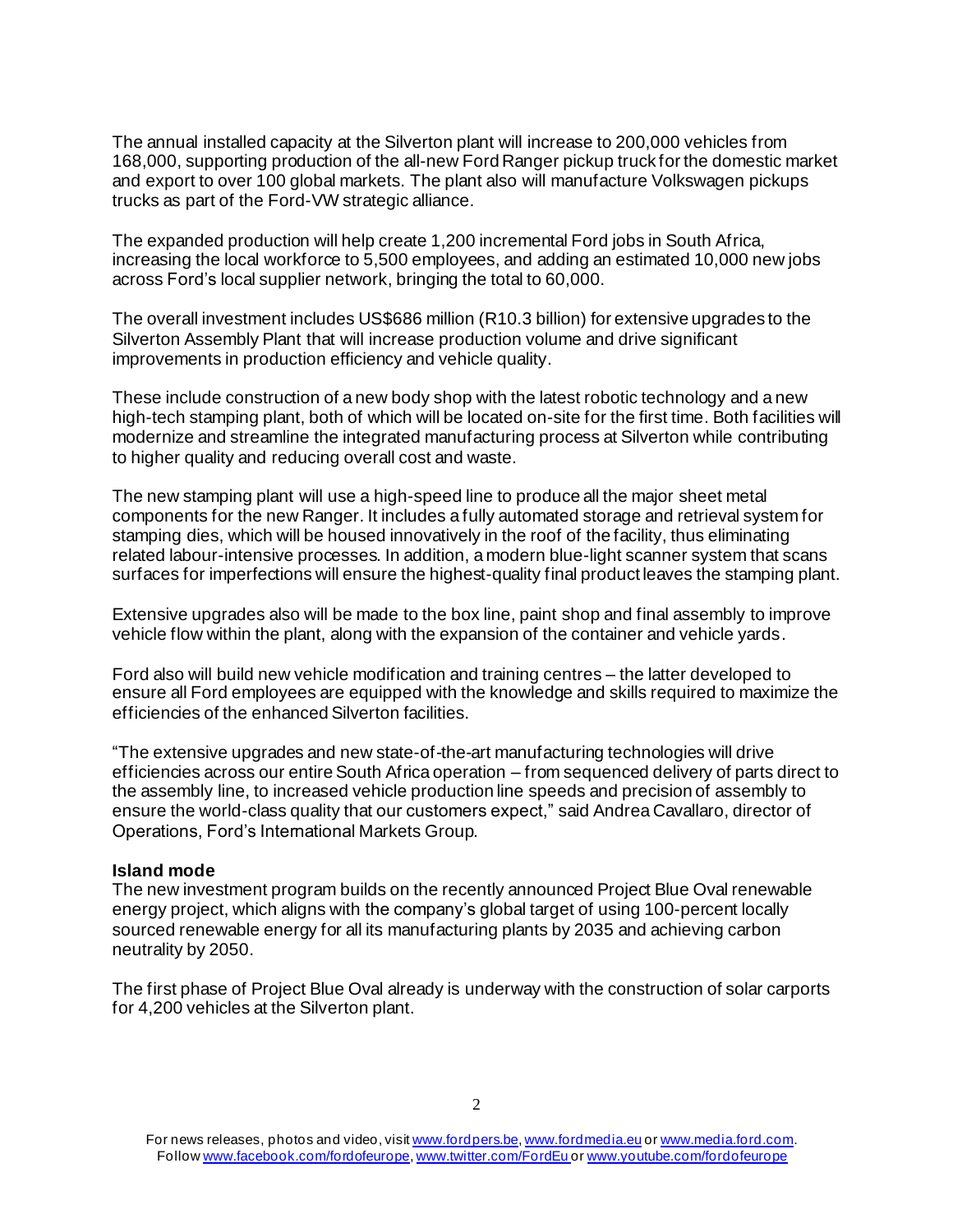"Our aim is to achieve 'Island Mode', taking the Silverton Assembly Plant completely off the grid, becoming entirely energy self-sufficient and carbon neutral by 2024," Cavallaro said. "It will be one of the very first Ford plants anywhere in the world to achieve this status."

## **Modernizing our supplier base**

Ford also will invest US\$365 million (R5.5 billion) to upgrade tooling at the company's major supplier factories.

"Supporting our suppliers with this new tooling will ensure we modernize together to deliver world-class quality for the all-new Ranger at higher volumes for our domestic and import customers," Cavallaro said.

## **Economic growth**

"As part of our extensive investment in the Silverton plant, we also are building a new Fordowned and operated chassis line in the Tshwane Automotive Special Economic Zone (TASEZ) for this new vehicle programme," said Ockert Berry, vice president, Operations, for Ford Motor Company of Southern Africa.

"Having this new line and our major component suppliers located adjacent to the Silverton plant in the TASEZ is key to expanding our production capacity, as parts will be sequenced directly onto the assembly line," Berry added. "This will significantly reduce logistics costs and complexity, improve efficiency and allow us to build more Rangers for our customers."

In addition to its representation on the TASEZ board, Ford also is working closely with all three spheres of government and relevant state-owned entities such as Transnet, in developing the Gauteng Province – Eastern Cape Province High Capacity Rail Freight Corridor. This will be a full-service line linking the Silverton Assembly Plant and the TASEZ with Port Elizabeth, which is home to Ford's Struandale Engine Plant and the Coega Special Economic Zone.

The GP-EC High Capacity Rail Freight Corridor will channel all of Ford's inbound and outbound logistics exclusively through Port Elizabeth to support the higher production volumes. It is projected to create thousands of jobs within the value chain.

"Ford's investment in our South Africa manufacturing operations underscores our ongoing commitment to deliver ever-better vehicles to our customers in South Africa and around the world, while providing opportunities for our own employees, new team members and our communities," said Neale Hill, managing director, Ford Motor Company of Southern Africa.

# # #

Read the latest news from Ford South Africa by visiting the Newsroom: <https://www.ford.co.za/about-ford/newsroom/>

#### ###

## *About Ford Motor Company*

*Ford Motor Company is a global company based in Dearborn, Michigan. The company designs, manufactures, markets and services a full line of Ford cars, trucks, SUVs, electrified vehicles and Lincoln* 

For news releases, photos and video, visi[t www.fordpers.be,](http://www.fordpers.be/) [www.fordmedia.eu](http://www.fordmedia.eu/) or [www.media.ford.com.](http://www.media.ford.com/) Follo[w www.facebook.com/fordofeurope](http://www.facebook.com/fordofeurope)[, www.twitter.com/FordEu](http://www.twitter.com/FordEu) o[r www.youtube.com/fordofeurope](http://www.youtube.com/fordofeurope)